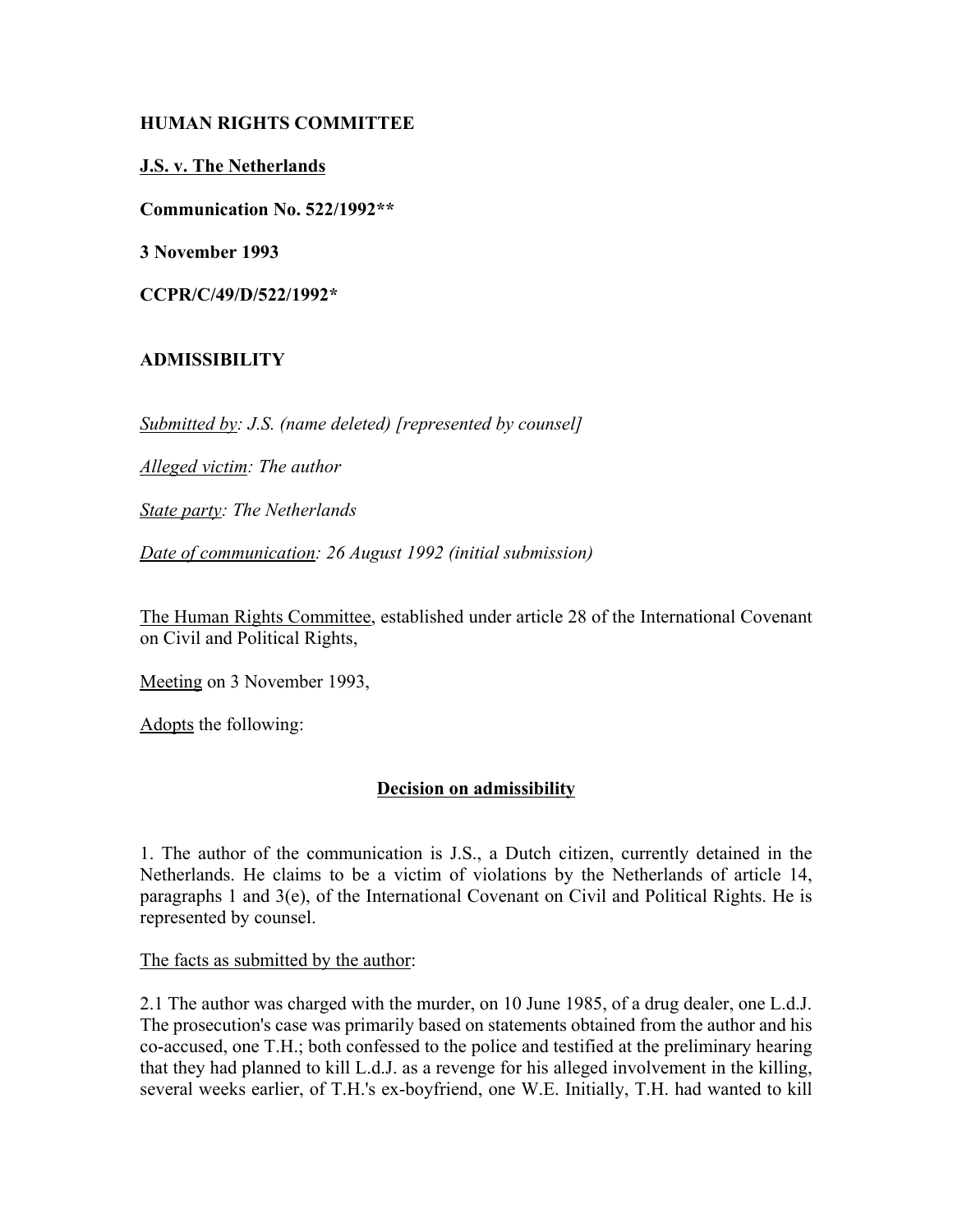L.d.J. herself, but the author suggested that he would do so in her place. On 8 June 1985, they drove to Groningen where L.d.J. and the family of W.E. lived. In the early morning of 10 June 1985, the author and T.H. left the home of W.E. and went to the home of L.d.J. While T.H. was waiting in the car, the author entered the house and stabbed L.d.J. several times. He then left the premises and told T.H. what had happened and showed her a bloodstained knife.

2.2 Before the District Court of Groningen, the author confirmed that he had killed L.d.J. On 11 December 1985, the Court found him guilty of being an accessory to murder and sentenced him to ten years' imprisonment.

2.3 On 19 December 1985, the author appealed to the Court of Appeal of Leeuwarden. During the hearing, on 6 October 1986, the author retracted his earlier statements. He testified that "while I was present in the residence of [L.d.J.], the latter was stabbed several times with a knife". He further testified that "I did not kill L.d.J. When I was in the livingroom, there was a third person present. I persist in saying that this third person stabbed L.d.J. I did not mention this before, as I received threats".

2.4 Counsel argued that the author's new version of the events could be corroborated by the statement which L.d.J.'s girlfriend, K.V., had given to the police on 10 and 11 June 1985. She had told the police that she had seen the murderer and described him. The police had shown her several photographs, two of which portrayed H.E., the brother of W.E.; She identified him as the murderer. Following identification through a two-way mirror, she again identified H.E. as the one whom she had seen stabbing her boyfriend. Counsel further argued that, in light of the author's new testimony, the earlier evidence against him was no longer conclusive. Since the author had never been placed on an identification parade, his guilt could only be ascertained if he was confronted with the only eye-witness alleged to be able to identify him. However, from the minutes of the hearing before the Court of Appeal, it appears that counsel as well as the author abandoned the idea of hearing further witnesses.

2.5 On 16 October 1986, the Court of Appeal quashed the District Court's decision, on the basis of a different evaluation of the evidence. It found the author guilty of murder and sentenced him to eight years' imprisonment. The decision was based on the evidence and testimonies before the court of first instance, and on the testimonies and evidence before the Court of Appeal.

2.6 The author then appealed to the Supreme Court, on the ground that the judgment of the Court of Appeal was not sufficiently motivated. Counsel affirmed that the Court of Appeal's findings were based, on one hand, on the author's previous confessional statements, and, on the other hand, on his statement at the hearing that L.d.J. was killed while he, the author, was present at the **locus in quo**. According to counsel, these statements were contradictory. Therefore, the Court of Appeal should have motivated: (a) why it used as evidence against the author only that part of the statement admitting to his presence at the time of the murder; and (b) why it ignored the author's denial of having committed the crime.

2.7 The Supreme Court dismissed the appeal on 24 November 1987, holding that the author's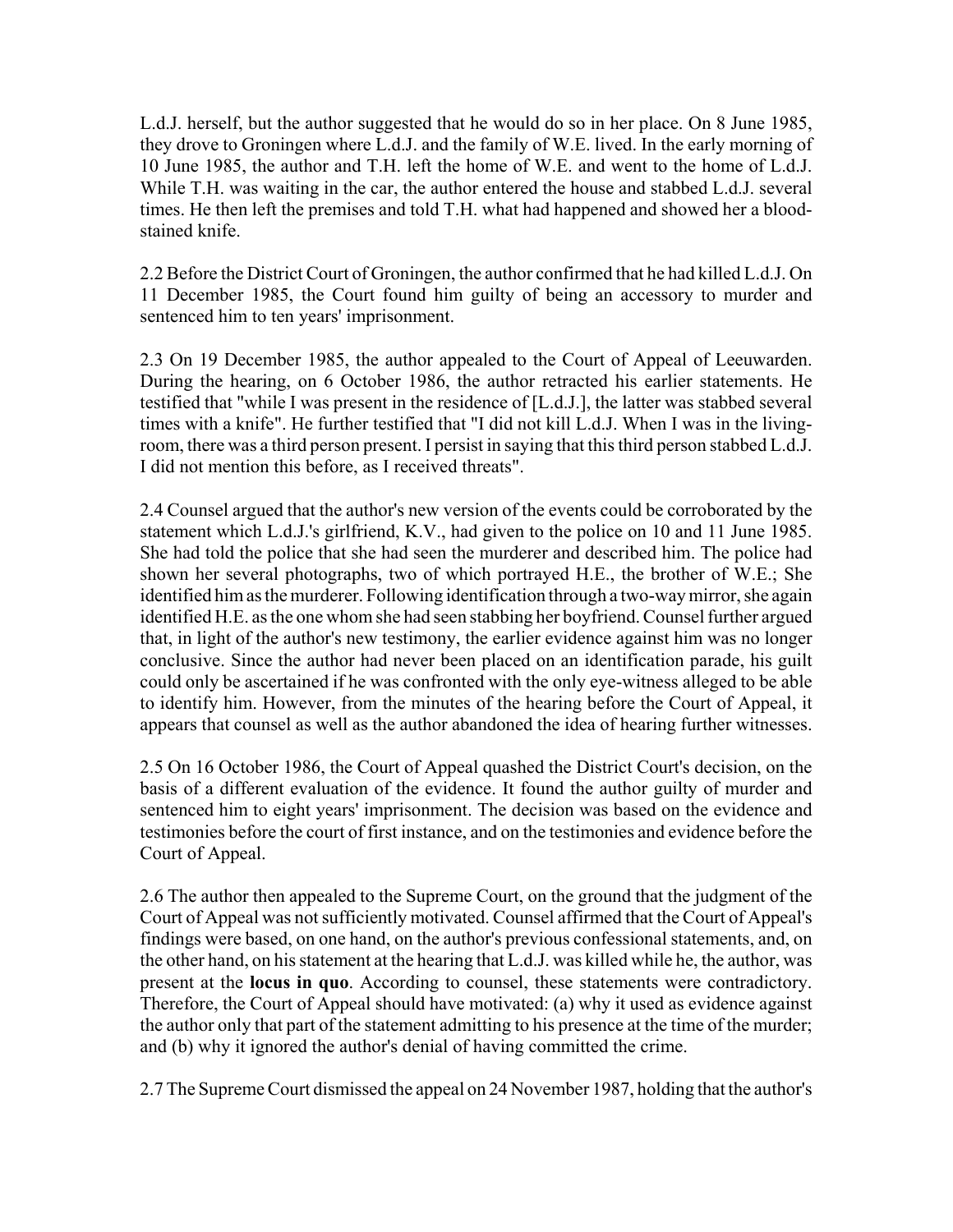testimony did not in fact rule out that he himself had committed the crime. The issue of contradiction with the previous confessions did not therefore arise.

2.8 On 12 January 1988, counsel requested the public prosecutor at the District Court of Groningen to once again review the case, on the ground that the author had decided to reveal the identity of the true culprit. The prosecutor refused to comply with the request. The author then petitioned the Supreme Court to review his case. Upon request of the Attorney-General at the Supreme Court, fresh investigations were conducted by the police in March 1989.

2.9 In the course of these investigations, the author testified, **inter alia**, that, on 10 June 1985, he and T.H. had gone to the home of the deceased with the purpose of punishing him for his involvement in the killing of T.H.'s ex-boyfriend. Upon entering the living-room, he saw H.E. who attacked L.d.J. and stabbed him. According to the author, T.H. plotted with H.E. Furthermore, T.H. reiterated her earlier statements.

2.10 K.V. testified that the intentions of H.E. were known in the neighbourhood. Thus, on 10 June 1985, she gave his name to the police, although she had never seen H.E. before and although she only had had a fleeting glance of the murderer. When she arrived at the police station, she saw a photograph held by one of the police officers, and heard that it concerned H.E. On that ground, she picked out the two photographs similar to the one she had already seen. She gave further evidence about her purported identification of H.E.

2.11 On 5 September 1989, the Supreme Court ruled that the author's request to review his case was inadmissible. It found, **inter alia**, that:

(a) the new statement of T.H. was substantially in conformity with her previous one that had been used by the Court of Appeal to establish the author's guilt;

(b) K.V.'s statement only shed new light on her previous testimony that H.E. was the murderer; her new statement only clarified why she had identified H.E.; and

(c) the author's testimony that he, as well as H.E., had been present at the **locus in quo**, was incompatible with K.V.'s statement.

# The complaint:

3.1 The author alleges a violation of article 14, paragraph 1, because the Court of Appeal used as evidence against him that part of his statement which could not be said to reflect its tenor. While the author concedes that the Court of Appeal was entitled to use that part of his statement, he claims that the Court, in view of its divergent tenor, had to motivate why it left out his declaration that it was not he, but another person, who killed L.d.J.

3.2 The author further claims that article 14, paragraph 1, was violated since the Court of Appeal failed to explain why it rejected counsel's argument that the statement of K.V. was essential for the handling of the case.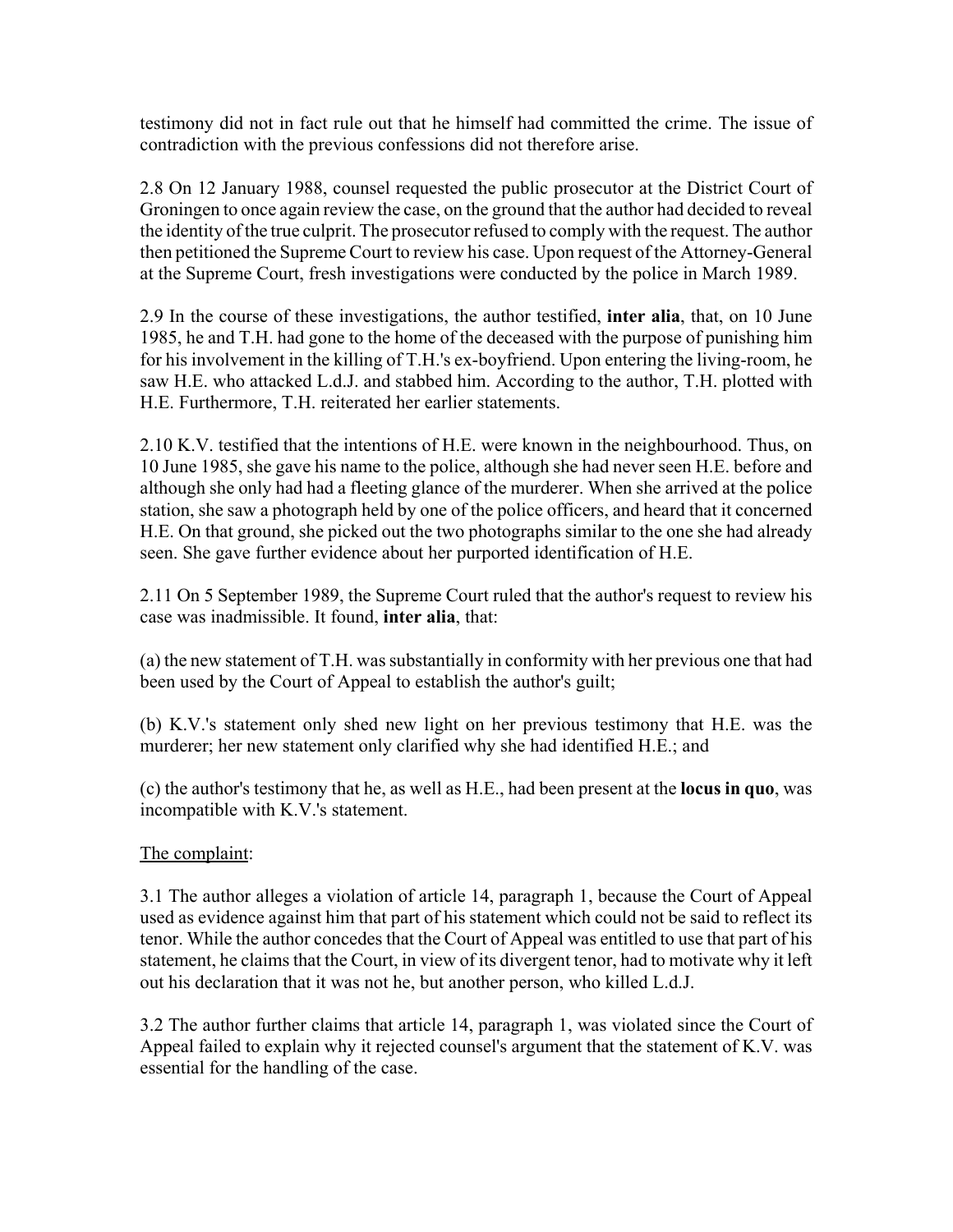3.3 Finally, the author claims that, in view of, on the one hand, his denial and, on the other hand, the exculpatory statement made by K.V., the Court of Appeal should have **ex officio** heard K.V. Furthermore, the Court of Appeal should have **ex officio** confronted him with K.V., as to obtain certainty about his guilt. The Court's failure to do this is said to amount to a violation of article 14, paragraph 3(e), of the Covenant.

## Issues and proceedings before the Committee:

4.1 Before considering any claims contained in a communication, the Human Rights Committee must, in accordance with rule 87 of procedure, decide whether or not it is admissible under the Optional Protocol to the Covenant.

4.2 The Committee notes that the author's claims under article 14, paragraph 1, relate in essence to the evaluation of facts and evidence by the Court of Appeal of Leeuwarden. The Committee recalls that it is generally for the appellate courts of States parties to the Covenant to evaluate the facts and evidence in a particular case. It is not, in principle, for the Committee to review the facts and evidence presented to, and evaluated by, the domestic courts, unless it can be ascertained that the proceedings were manifestly arbitrary, that there were procedural irregularities amounting to a denial of justice, or that the judge manifestly violated his obligation of impartiality. After careful consideration of the information placed before it, the Committee cannot find such defects. Accordingly, this part of the communication is inadmissible under article 3 of the Optional Protocol.

4.3 As to the author's claims under article 14, paragraph 3(e), the Committee notes that these issues were raised by counsel during the hearing when he addressed the Court of Appeal. The Committee further notes that counsel subsequently stated that he did not wish to call the witnesses mentioned in his plea, to which the author agreed. Moreover, the Committee notes that the Court of Appeal had access to K.V.'s initial statement to the police. In these circumstances, the Committee considers that the author has failed to substantiate, for purposes of admissibility, his claim that the Court of Appeal's failure to **ex officio** hear and confront him with K.V. constitutes a violation of article 14, paragraph 3(e), of the Covenant. In this respect, therefore, the author has no claim within the meaning of article 2 of the Optional Protocol.

5. The Human Rights Committee therefore decides:

(a) that the communication is inadmissible under articles 2 and 3 of the Optional Protocol;

(b) that this decision shall be transmitted to the author, to his counsel and, for information, to the State party.

[Done in English, French and Spanish, the English text being the original version.]

Footnotes